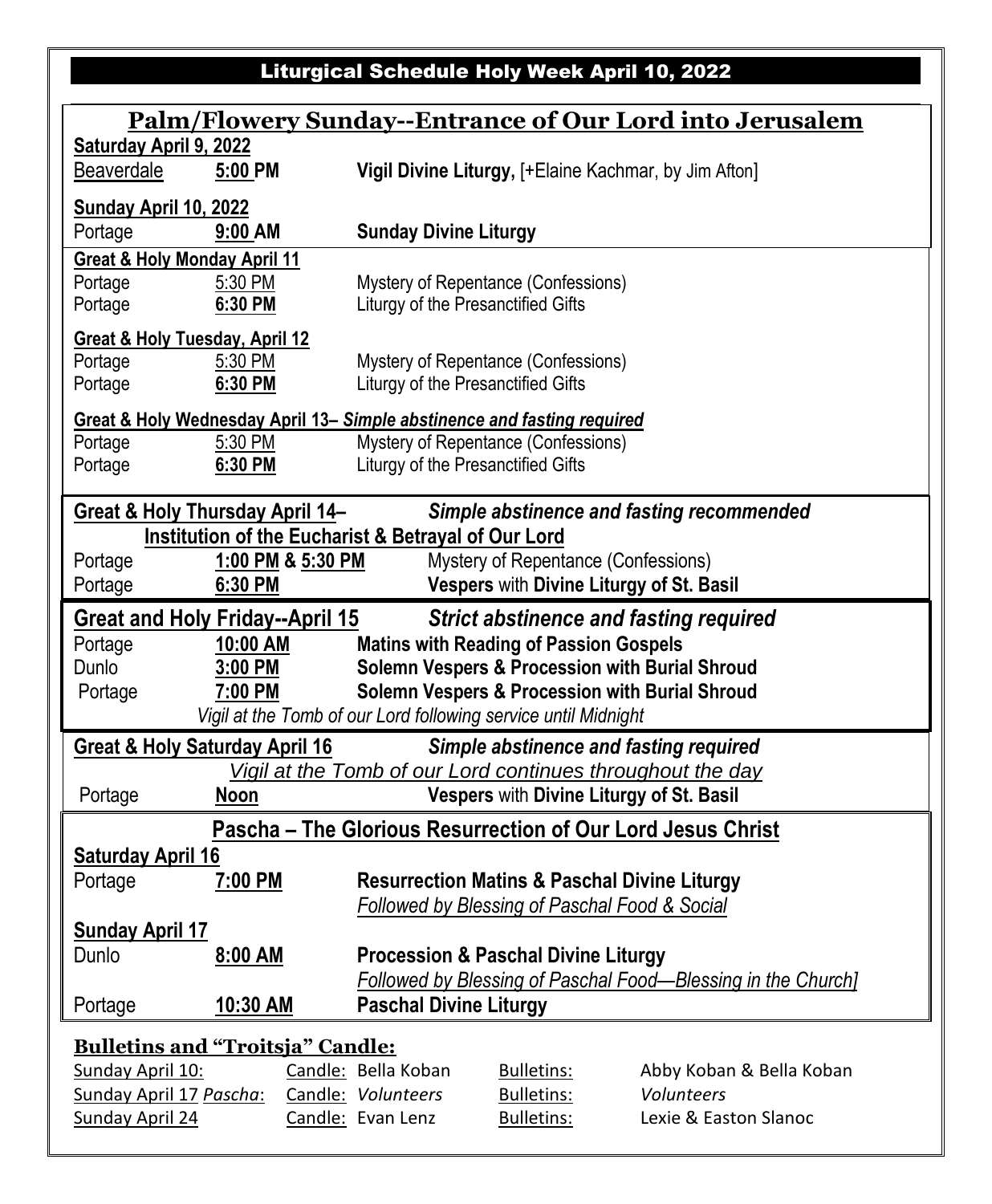### **Mystery of Repentance – Confession**

- On Monday, Tuesday, Wednesday at **6:00 pm**, before Liturgy of Presanctified Gifts.
- On Thursday at **1:00 pm** and **6:00 pm** in Portage.

*No Confessions* scheduled *after Thursday of Holy Week. Call the rectory* to schedule appointment.

**Palm Sunday:** A note of thanks to those who brought *pussy-willow branches;* and to *Jon*athan and *Irene Gindlesperger* of Saints Peter and Paul, Dunlo for the Palm-baskets the front of church.

**Decorative candles** for the Blessing of Paschal foods are available from the ushers at each church. An offering of \$10 is requested for these candles.

Pastoral Visits to the Homebound for the holy Mysteries of Confession and the Eucharist will be scheduled during Holy Week. Fr. Jim will call for an appointment. Please notify the parish office of family not presently on the list of those visited.

#### **Eastern Christian Formation:**

- There are no *ECF Classes* on Sunday, April 17, Pascha—the Resurrection of our Lord.
- Our final day of *ECF Classes* is Sunday, April 24, *Thomas Sunday*
- A meeting for **Catechists** is scheduled for Sunday, April 24 following classes

**Planning Meeting Annual Festival** is scheduled for Thursday, April 28 at 7:00 pm in the social room of the church hall. Our *Annual Festival/Church Picnic*. Is on Sunday, July 10, 2022.

**Community Good Friday Cross Walk** on Friday, April 15, beginning at 12 Noon at **Portage Community**; **1PM** at **Trinity UMC;** at 2PM at *1 st Lutheran Portage;* and *c*oncludes with erecting the Cross at *Decort Funeral Home Lawn* on Main Street at 3:00 pm.

Everyone is welcome to participate in this community expression of faith on Good Friday.

**Sanctuary Candle:** is offered this week in memory of *+Marge Fleck,* by her children.

**2023 Synod of Bishops:** To prepare for the *Synod*, Pope Francis is asking Catholics to take part in a survey asking how we can better live out the mission of Christ. Copies are in the narthex.

**Remember in Prayer: The Health of** Steve Paluch; *Jason Thornton*; *Charlett Thornton; Catherine McGough; Carol Slifko*; *Deacon Daniel Perich; Donna Block; Holly Pawvluk; Michael* & *Pauline Barelick; Ray* Havrilak, brother of Catherine McGough; and all the ill, homebound. The *2023 Synod of Bishops, "For Synodal Church: Communion, Participation, Mission."* **HOMEBOUND PARISHIONERS::** *SS Peter & Paul (Portage)***:** Dorothy Billy; Louise Halovich; Joseph Mandichak; Michelle Maskal; Dorothy Majer; Stella Raptosh; Cathy Walters;. **NURSING & CARE FACILITIES: Homewood,** Martinsburg: *Charles Plishka* [Beaverdale]; **Rebekah Manor**, Portage: Helen Zaher; **Autumn View:** June Nezneski; **The Palms** [McKeesport]: Marian Simala; **John Paul II Manor,** *Cresson***:** Kathryn Mackovyak; **Cambria Care**, Ebensburg: Dorothy Resconich; **Forest Hills Personal Care**, Sidman: Kathryn Malley.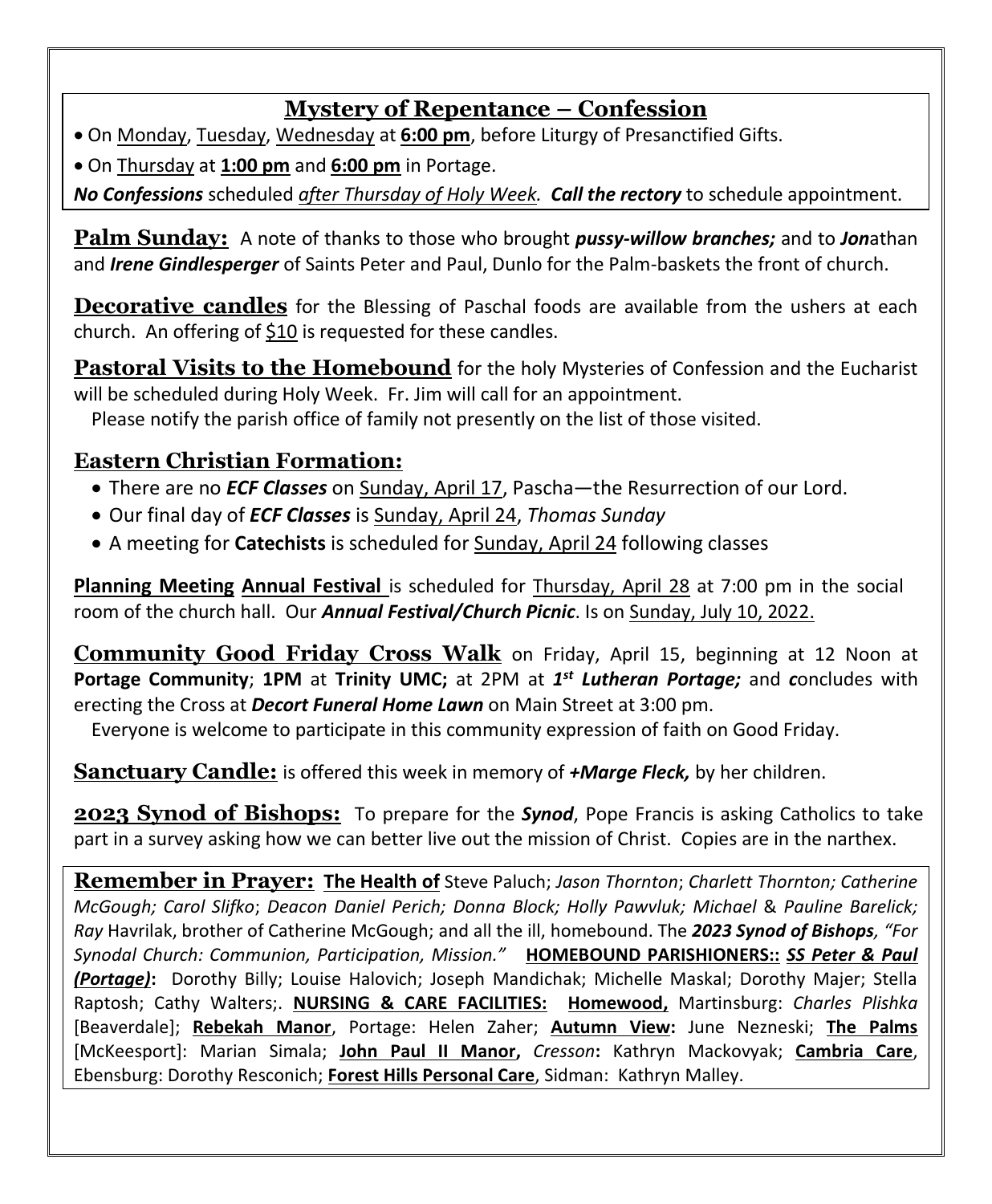**Saints Peter & Paul Byzantine Catholic Church--** 143 Church Drive—Portage, Pennsylvania 15946 **814-736-9780 St. Mary Byzantine Catholic Church—Beaverdale; Ss. Peter & Paul Byzantine Catholic Church--Dunlo** *Father James A. Spontak Deacon Daniel Perich*

**Email: [james\\_armand\\_spontak@verizon.net;](mailto:james_armand_spontak@verizon.net) [www.ByzantineCatholic.net;](http://www.byzantinecatholic.net/)** 

**Mysteries of Christian Initiation:** There is to be **preparatory instruction** for parents and godparents prior to the celebration of the **Mysteries of Christian Initiation** – **Baptism, Chrismation,** and **Eucharist**. Christian Initiation may be celebrated with the Sunday Divine Liturgy. Those selected to be sponsors must be persons who are qualified to be a sponsor according the norms of Church law and practice.

**Crowning in Marriage:** A **six month period of preparation** is to precede the marriage. Couples are to meet with the pastor before other arrangements are scheduled. The **Pre-Cana Program** offered by the Archeparchy in the spring of each year is a *required* part of the marriage preparation for all couples.

**Holy Anointing & Pastoral Care of the Ill:** Please contact the pastor prior to surgery or in the event of illness to require the **Mystery of Holy Anointing**. When you or a family member are hospitalized or enter a nursing home or other facility, **please inform the pastor**.

**Mystery of Repentance (Confessions): Saturdays: 3:00 p.m. (Portage)** and **4:30 pm (Beaverdale/Dunlo)**. Also, **½ hour before services [except Sunday]**, and by appointment.

**Opportunities for Stewardship:** Parishioners are asked to make a commitment of **Time, Talent, and Treasure**… **Work Parties:** first Saturday of each month; **Church Cleaning** the first Monday.

# Palm Sunday—Reflections for Today

*"Carrying palms in spirit and with our souls purlfled, as the children of old, let us praise Christ in faith; and let us sing to Him with a full voice: Blessed are You, 0 Savior, who comes into this world to save Adam from the ancient curse, and who have willed to become the new spiritual Adam. 0 Word, You have fulfilled all things for our salvation, glory to You"*

*"0 peoples and nations, sing with one voice: The King of the angels comes, seated upon the colt of a donkey, to conquer the Enemy by the power of the Cross. The children carry palms and cry out to Him: Glory, victory and welcome; glory to You, 0 Christ our Savior, glory and praise to our only God!"*